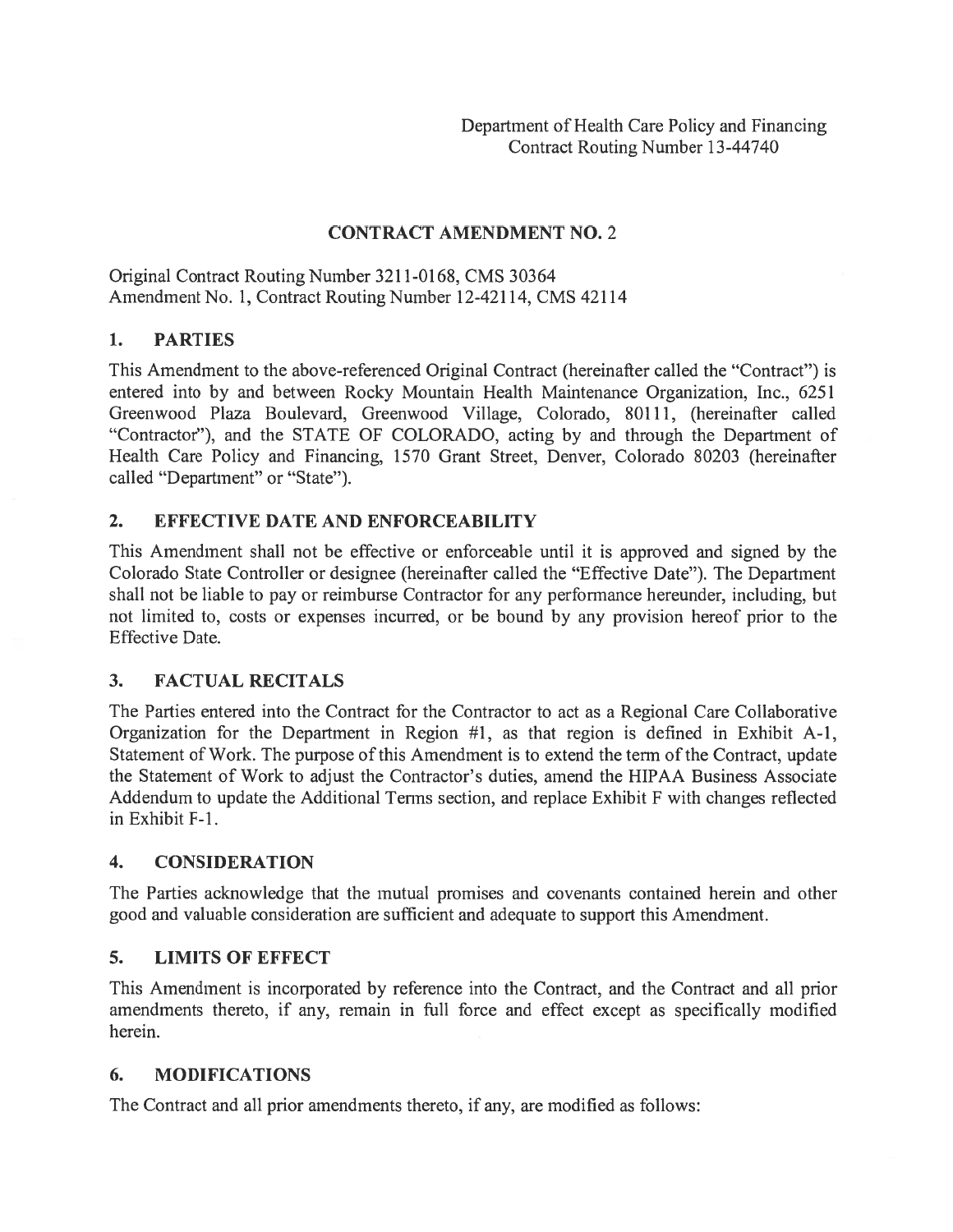### A. Section 5, Term and Early Termination, Subsection A, Initial Term-Work Commencement, is hereby deleted in its entirety and replaced with the following:

A. The Parties' respective performances under this Contract shall commence on the the Effective Date. This Contract shall expire on June 30, 2013, unless sooner terminated or further extended as specified elsewhere herein.

### B. HIPAA Business Associate Addendum, Attachment A, Section 6, Additional Terms, is hereby deleted in its entirety and replaced with the following:

The Contractor shall notify the Department, in writing, thirty (30) days prior to executing <sup>a</sup> contract with <sup>a</sup> subcontractor which meets the definition of business associate under HIPAA. The contract with the subcontractor shall include the provision of <sup>a</sup> business associate agreemen<sup>t</sup> (BAA) which outlines the necessary safeguards that the subcontractor must have in place to protect confidentiality, integrity and availability of Department PHI. The Department retains the right to request a copy of the subcontractor's information security plan at any time.

The Contractor is expected to coordinate care and services with BHOs, SEPs, and any other business associate of the Department that is contracted with the State to provide health care services, suppor<sup>t</sup> services, case management, and/or care coordination to Medicaid recipients as par<sup>t</sup> of the ACC. The Contractor is expected to share data with these entities necessary to perform comprehensive care coordination as outlined in the Contract. Only the minimum dataset necessary to effectuate the task or goals may be shared with these entities.

### C. Exhibit A-i, Section 3.2, Client Contact Responsibilities, Subsection 3.2.3, is hereby deleted in its entirety and replaced with the following:

3.2.3. The Contractor shall assist any RCCO member who contacts the Contractor, including RCCO members not in the Contractor's region who need assistance with contacting his/her PCMP and/or RCCO. The Department will provide data to the RCCO on all ACC members for this purpose. If the member does not have <sup>a</sup> PCMP, the Contractor shall assist the client in identifying <sup>a</sup> PCMP and making that selection with the enrollment broker.

### D. Exhibit A-1, Section 6.4, Care Coordination, Subsection 6.4.3.2.2.1, is hereby deleted in its entirety and replaced with the following:

6.4.3.2.2.1 The Contractor shall provide training related to special populations and barriers to care they may encounter due to socio-economic, cultural or disability status to all of its new clinical staff members. The Contractor shall provide updated training to all staff members as needed to address changes in training, to address issues that arise in relation to special populations or as requested by the Department.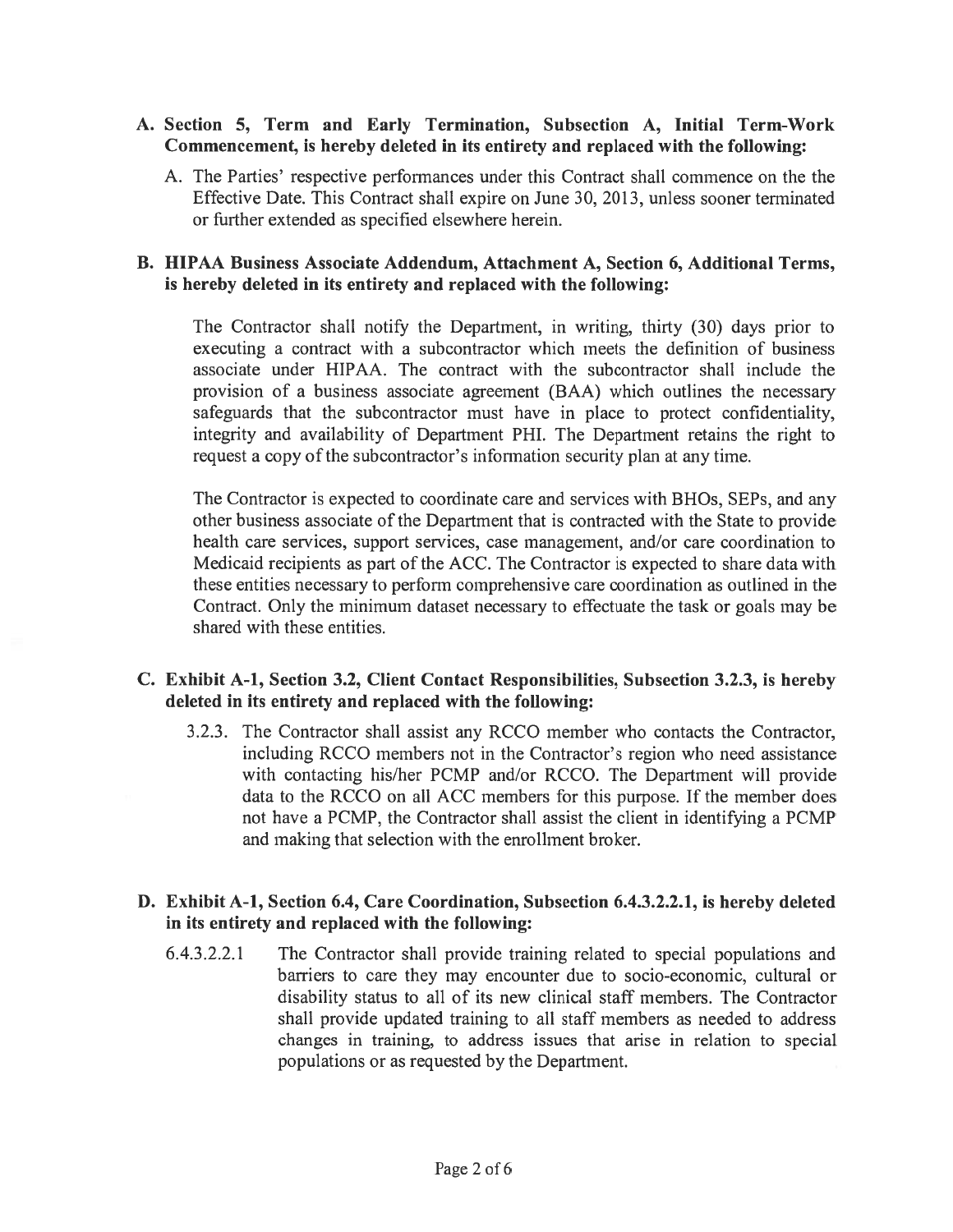### E. Exhibit A-i, Section 7.2, Expansion Phase Performance Metrics, Subsection 7.2.2, is hereby deleted in its entirety and replaced with the following:

- 7.2.2. The Department will use three perfoririance targets to measure the Contractor during the first year of the Expansion Phase. The three performance targets will be Emergency Room Visits per 1,000 Full Time Enrollees (FTEs), Hospital Readmissions per 1,000 FTEs, and Outpatient Service Utilization of MRIs and CT Scans per 1,000 FTEs. The perfonnance target goals will be the same as those described in the Section 9.2, Incentive Payments. The baseline for all performance targets listed in the following table shall be calculated based on the most recently available twelve (12) month period by the Department utilizing methodology that is fully disclosed to the Contractor in advance, with opportunity for consideration of comments submitted by the Contractor prior to finalization of the methodology by the Department.
- F. Exhibit A-i, Section 7.4, Feedback and Innovation, Subsection 7.4.1.6.1 and Subsection 7.4.1.6.2. are hereby deleted in their entirety and replaced with the following:
	- 7.4.6.1 DELIVERABLE: Posted meeting minutes, meeting information for upcoming meetings, and the name and direct phone number of <sup>a</sup> contact person on the Contractor's website.
	- 7.4.6.2 DUE: Ten (10) business days from the date of the meeting.
- G. Exhibit A-i, Section 9.2, Incentive Payment Program, Subsection 9.2.2.1, Incentive Payment Table, is hereby deleted in its entirety and replaced with the following:

| <b>Measurement Area</b>                                                       | <b>Performance Target</b><br><b>Percentage Improvement</b>                                                                                                                                                     | <b>Total Incentive Payment</b>                                                                                      |
|-------------------------------------------------------------------------------|----------------------------------------------------------------------------------------------------------------------------------------------------------------------------------------------------------------|---------------------------------------------------------------------------------------------------------------------|
| <b>Emergency Room Visits</b><br>A.<br>per 1,000 Full Time<br>Enrollees (FTEs) | Level 1 Target: Total Emergency<br>Room Visits reduced at least 1.0%<br>and less than 5.0% below baseline<br>Level 2 Target: Total Emergency                                                                   | Level 1 Target: 66% of the Full<br>Amount<br>Level 2 Target: 100% of the Full<br>Amount                             |
|                                                                               | Room Visits reduced between 5.0%<br>or more below baseline                                                                                                                                                     | Full Amount: \$0.33 PMPM                                                                                            |
| В.<br>Hospital Re-admissions<br>per 1,000 FTEs                                | Level 1 Target: Total Hospital Re-<br>admissions reduced at least 1.0%<br>and less than 5.0% below baseline<br>Level 2 Target: Total Hospital Re-<br>admissions reduced between 5.0%<br>or more below baseline | Level 1 Target: 66% of the Full<br>Amount<br>Level 2 Target: 100% of the Full<br>Amount<br>Full Amount: \$0.33 PMPM |
| C. Outpatient Service<br>Utilization of MRIs and<br>CT scans per 1,000 FTEs   | Level 1 Target: Total Outpatient<br>Service Utilization of MRIs and CT<br>scans reduced at least 1.0% and less                                                                                                 | Level 1 Target: 66% of the Full<br>Amount                                                                           |

### 9.2.2.1. Incentive Payment Table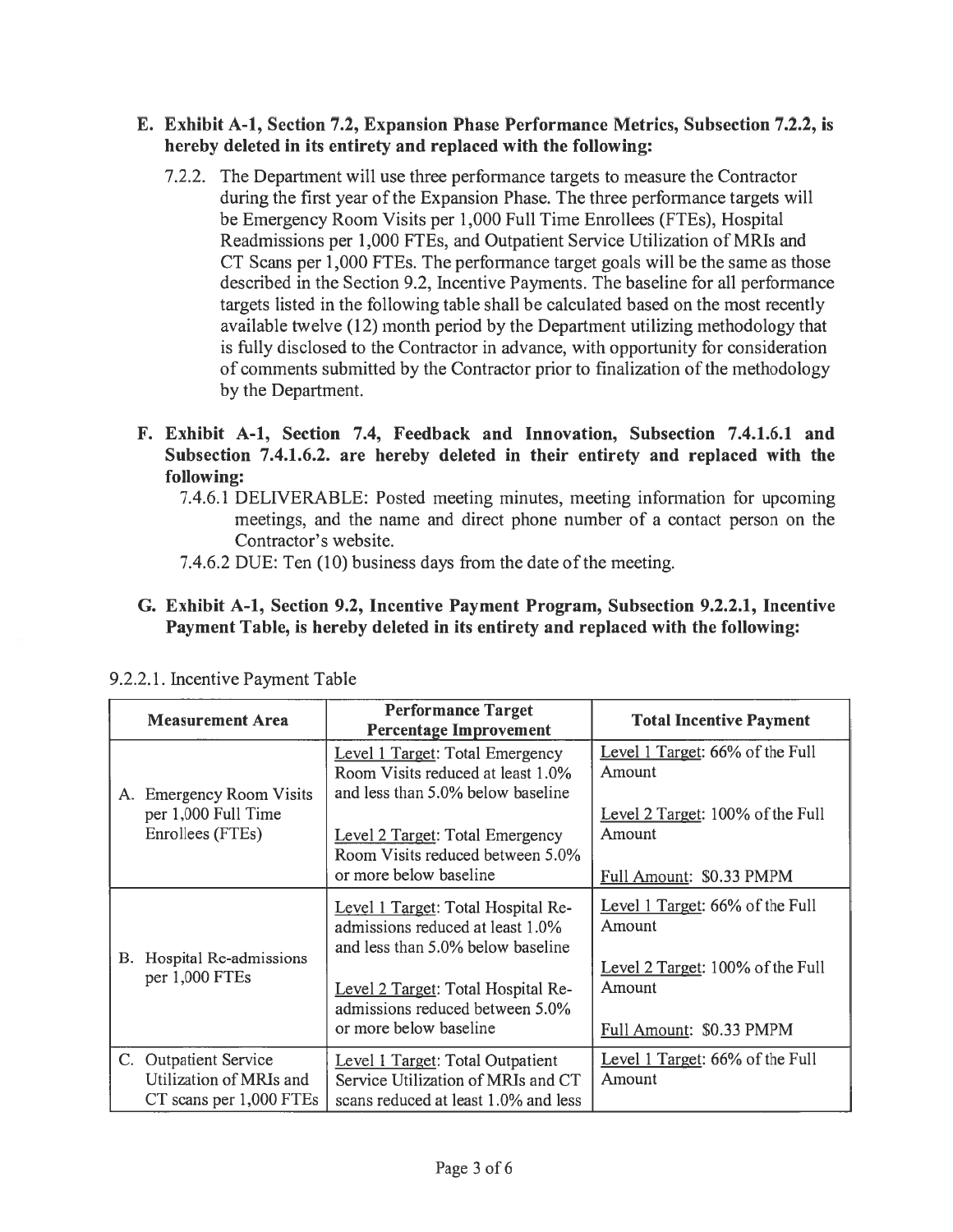| than 5.0% below baseline                                                                                                       | Level 2 Target: 100% of the Full<br>Amount |
|--------------------------------------------------------------------------------------------------------------------------------|--------------------------------------------|
| Level 2 Target: Total Outpatient<br>Service Utilization of MRIs and CT<br>scans reduced between 5.0% or<br>more below baseline | Full Amount: \$0.33 PMPM                   |

# H. Exhibit F, Care Coordination Levels, is hereby deleted in its entirety and replaced with Exhibit F-i, Care Coordination Levels.

# 3. START DATE

This Amendment shall take effect on the later of its Effective Date or July 1, 2012.

# 4. ORDER OF PRECEDENCE

Except for the Special Provisions in the event of any conflict, inconsistency, variance, or contradiction between the provisions of this Amendment and any of the provisions of the Contract, the provisions of this Amendment shall in all respects supersede, govern, and control. The most recent version of the Special Provisions incorporated into the Contract or any amendment shall always control other provisions in the Contract or any amendments.

# 5. AVAILABLE FUNDS

Financial obligations of the state payable after the current fiscal year are contingent upon funds for that purpose being appropriated, budgeted, or otherwise made available to the Department by the federal government, state governmen<sup>t</sup> and/or grantor.

# REMAINDER OF THIS PAGE INTENTIONALLY LEFT BLANK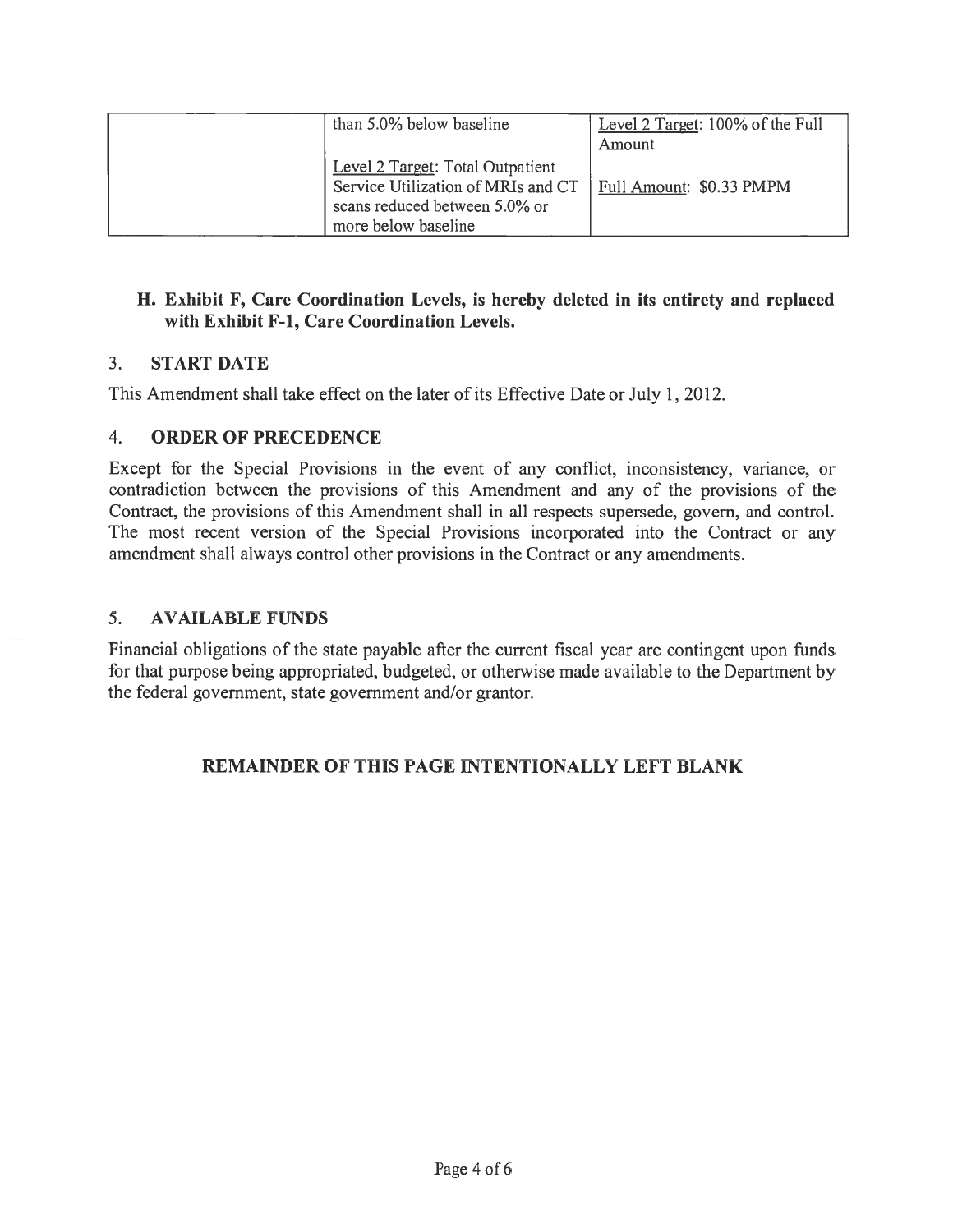### THE PARTIES HERETO HAVE EXECUTED THIS AMENDMENT

Persons signing for Contractor hereby swear and affirm that they are authorized to act on Contractor's behalf and acknowledge that the State is relying on their representations to that effect.

> CONTRACTOR: Rocky Mountain Health Maintenance Organization, Inc.

By:  $\mathbb{Z}/\mathbb{Z}/\mathbb{Z}$  By Signature of Authorized Officer

### STATE OF COLORADO:

John W. Hickenlooper, Governor

Susan E. Birch, MBA, BSN, RN Executive Director Department of Health Care Policy and Financing

 $11917$ 

LEGAL REVIEW: John W. Suthers, Attorney General

Date: Date: Date: Date: Date: Date: Date: Date: Date: Date: Date: Date: Date: Date: Date: Date: Date: Date: Date:  $\Box$ Printed Name of Authorized Officer Vice  $\frac{\gamma_{es}}{\gamma_{obs}}$  dent  $\frac{\gamma_{eq}}{\gamma_{obs}}$  / Cincl Covernment He

Date:

# ALL CONTRACTS REQUIRE APPROVAL BY THE STATE CONTROLLER

CRS §24-30-202 requires the State Controller to approve all State Contracts. This Contract is not valid until signed and dated below by the State Controller or delegate. Contractor is not authorized to begin performance until such time. If Contractor begins performing prior thereto, the State of Colorado is not obligated to pay Contractor for such performance or for any goods and/or services provided hereunder.

|       | <b>STATE CONTROLLER:</b>                       |
|-------|------------------------------------------------|
|       | d J.McDermott, CPA                             |
| By:   |                                                |
|       | Department of Health Care Policy and Financing |
| Date: |                                                |
|       |                                                |